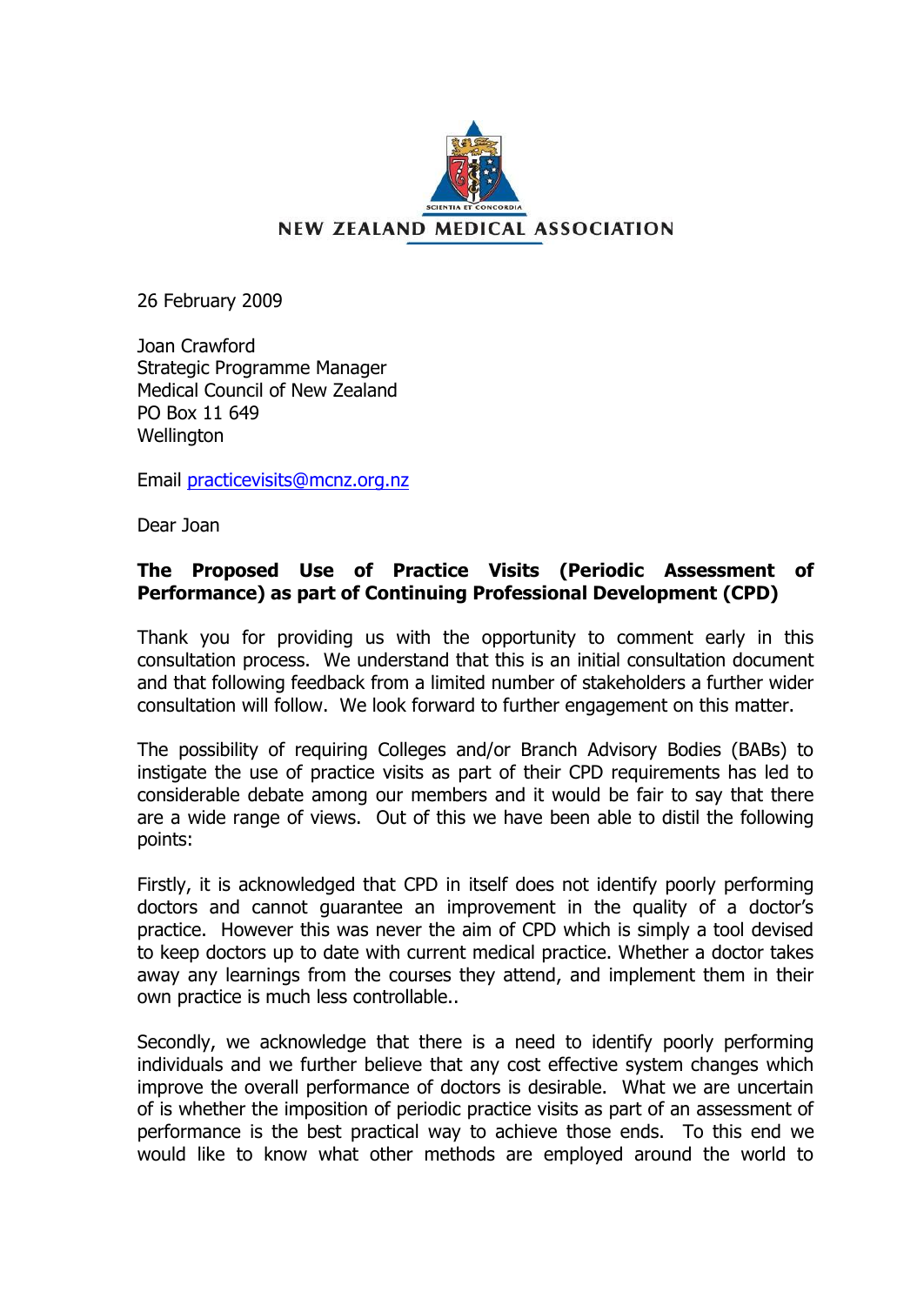achieve the same ends and how they compare with the current proposal in terms of cost/benefit. We are also concerned that we have not seen the evidence in support of periodic assessment of performance through practice visits, particularly given the substantial costs involved.

Assuming that there is evidence supporting the use of this tool then we would give support in principle to the proposal but subject to the following caveats:

It is fundamental that if periodic assessment of performance through practice visits is to be instituted, that it be done by the Colleges and/or Branch Advisory Bodies (BABs) as part of CPD. Having said that, we note that it has often been stated that those most vulnerable to falling below par are those who are not members of any college or BAB. Any system devised must aim to bring these people within its net, so colleges maintaining such a system for their members alone will not suffice.

Secondly while it may be that periodic practice assessments are desirable for some medical disciplines, in others this may not be the case. We believe that if this tool is to be developed then whether it becomes part of any college or BABs CPD should be considered on a case by case basis. For example we are advised that the Royal College of Pathologists of Australasia already has in place a continuing professional development programme, a laboratory accreditation for service and training functions programme, quality assurance programmes, and review meetings. It has been argued that adding periodic practice assessments is unnecessary and given the potential costs it is probably not appropriate.

The question of cost, in time and money,is also a significant concern for our members. From discussions with members who have participated in such assessments it is clear that these visits can be a very costly exercise – both for the assessor and for the doctor being assessed. Issues of frequency of practice visits, resource implications and how much of the assessment can be undertaken without an actual practice visit are therefore going to be key considerations.

One last matter is the appropriateness of the assessor. As well as matching specialties the assessors must be

- experienced,
- current and competent,
- have the same scope of practice and sub specialty (if appropriate)
- have genuine respect from his/her peers

It would be inappropriate for example, for an assessor to be relatively newly trained and without private practice experience if they are peer reviewing the work of a doctor in private practice.

Finally, we understand that the MCNZ would be interested to hear whether other current Colleges or BABs already do this. As a result of informal inquiries we have